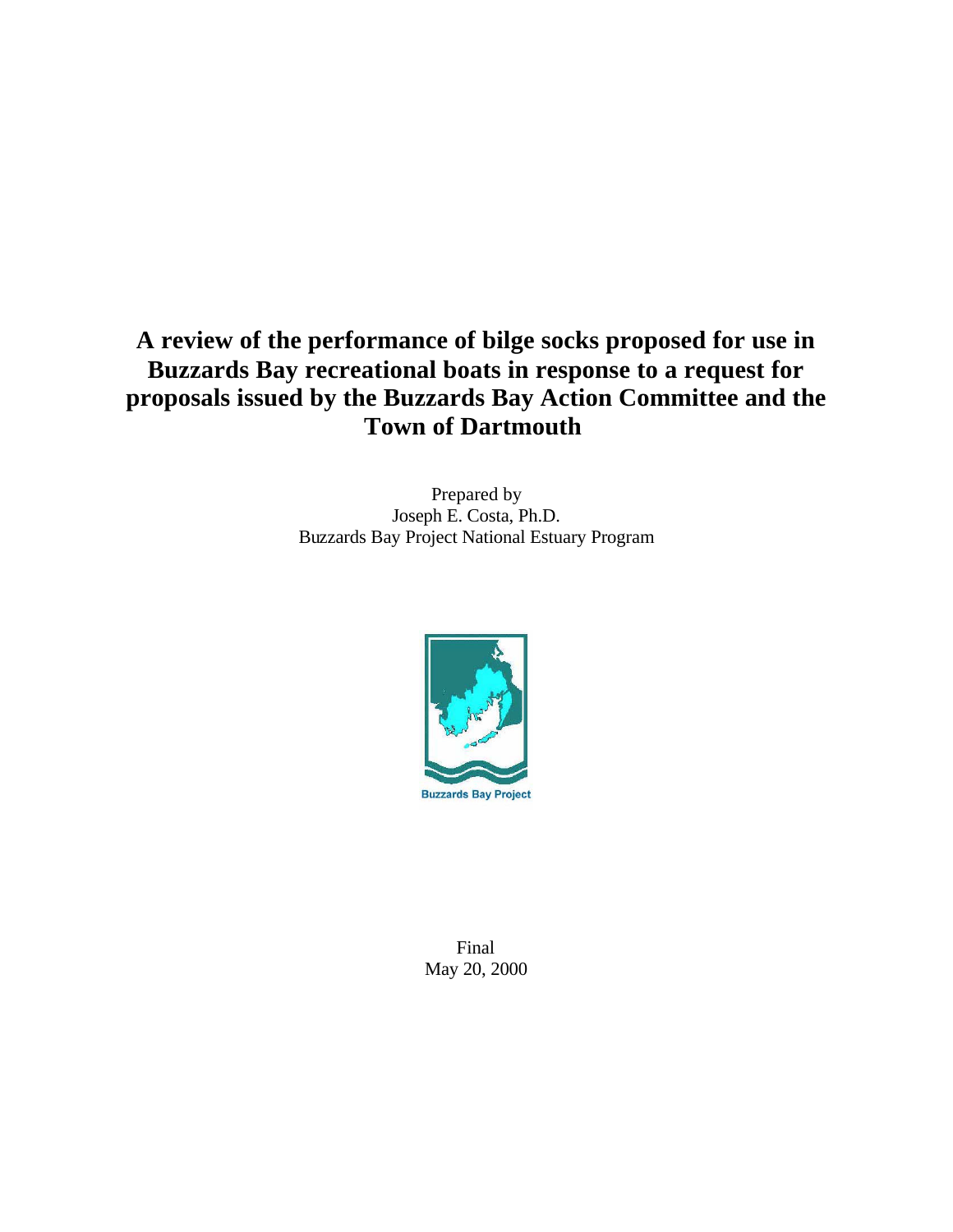#### **Introduction**

Most boats have compartments inside their hull that serve to capture rain and seawater entering the hull of the boat. These compartments also capture fuel and engine oil that may leak within the boat. Boats with fuel compartments, inboard engines, and drive shafts are far more likely to leak oil into these compartments. Maintenance of inboard engines can also result in spills into the bilge. Many bilges can drain automatically when a boat is in motion, but almost all boats have pumps to evacuate the bilge compartment to prevent boats from swamping. These pumps often turn on automatically when water levels rise too high in the boat. The pumping of bilge water laden with fuel and oil is an important source of oil to the marine environment and is often the cause of the oily sheen seen in some harbors or near some marinas.

In the fall of 1999, the Buzzards Bay Action Committee (BBAC) received a grant from the Massachusetts Coastal Zone Management office, through its Coastal Pollution Remediation Program, to provide free bilge oil absorption devices to recreational boaters in Buzzards Bay. These devices are generally referred to as "bilge socks", "bilge pads", or "bilge pillows" depending on their shape. The purpose of this initiative was to raise the awareness of the boating community as to the significance of oil and fuel inputs from boat bilge compartment discharges. Additionally, this initiative was meant to encourage boaters to use oil-absorbing bilge socks to capture this oil and fuel before it is discharged to the marine environment. The grant also provided funds for towns to pay for the establishment of collection sites for the bilge socks, and to pay for their disposal. The Town of Dartmouth, on behalf of the Buzzards Bay municipalities, administered the BBAC grant.

Most boats are expected to require one or two bilge socks during each boating season to capture oil and fuel leaking into their bilge compartments. While each boater would get their first bilge sock free through this program, the expectation is that when boaters see the value of the bilge sock, they will continue to purchase and use them on their own. Although it is believed that bilge socks are not widely used by Buzzards Bay boaters, their typical retail cost of \$7 to \$12 is not viewed as an impediment if their utility and value is recognized and understood. Another benefit of this program is that Buzzards Bay municipalities and private marinas will continue to provide disposal services for bilge socks.

At the request of the Buzzards Bay Action Committee, the Buzzards Bay Project provided technical assistance in the development of the request for proposals and the testing of the bilge socks. A foremost goal of the BBAC was to implement an easy, clean, and cost effective process for recovering bilge oil. Because of concerns about maintaining recycling equipment, OSHA requirements on operating recycling equipment, and permitting and liability issues that would be involved with keep used oil drums on docks, the use of reusable bilge socks was rejected. Instead, single use socks that could be incinerated at conventional waste disposal facilities was the preferred type of product.

Besides desiring single use disposable socks, the BBAC had interest in a "no-mess" product that physically or chemically bound the oil so that when the sock was removed and transported by the boater, or when dozens of the socks were deposited in storage drum, oil would not seep from the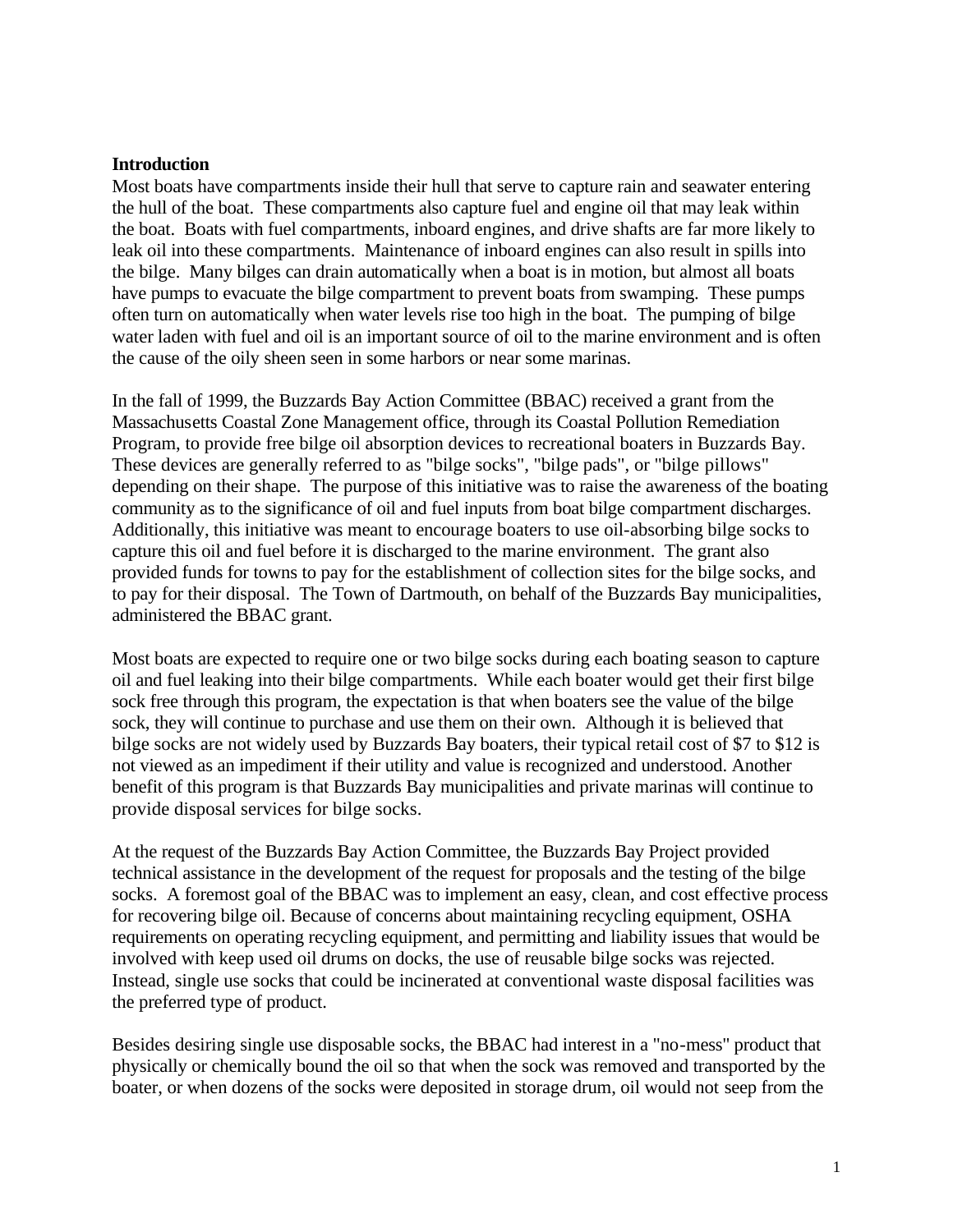devices. This was viewed as a very important consideration because the municipalities did not

want any potential for oil spills should a storage drum be tipped. Also, it was felt that boaters would be more likely to use a product that did not drip oil on their boat or person.

## **Response to Request for Bids**

Eleven companies submitted bids, but 3 of the companies did not submit products. Based on the literature on the products provided, these products all appeared to be made of polyethylene adsorptive fibers. Of the remaining eight companies, several offered more than one product so that altogether 21 products



were submitted. One of the products (a pad) was rejected outright because it did not conform to bid specifications, so that altogether 20 products were tested.

Of the twenty products tested, nine socks consisted of polypropylene fibers, two socks tested (actually one product in two sizes) contained a hydrocarbon absorbing foam, one product contained cellulose, four contained a plasticizing polymer, two had a plasticizing polymercellulose blend, and two socks (one product in two sizes) contained emulsifiers with purported bacterial treatment.

## **Evaluation Criteria**

To meet the performance goals identified by the BBAC, the Buzzards Bay Project proposed the following design and performance criteria:

1) The absorbent device must be able to pass through a 3 1/2" inch diameter hole with a 12-inch clearance below the hole. This was meant to simulate small bilge compartments on some boats.

2) The device must have a rope with loop to enable its attachment and removal from within bilges, and to prevent the device from blocking bilge pumps.

3) The device must have a 1.5-quart hydrocarbon capacity.

4) The device does not drip or release oil under moderate pressure.

The manufacture also had to confirm that the product was of a material that would be accepted at conventional waste disposal incineration facilities in Massachusetts.

## **Materials and Methods**

The Town of Dartmouth and Buzzards Bay Action Committee performed tests with technical support and guidance from the Buzzards Bay Project. Len Gonsalves, Executive Director of the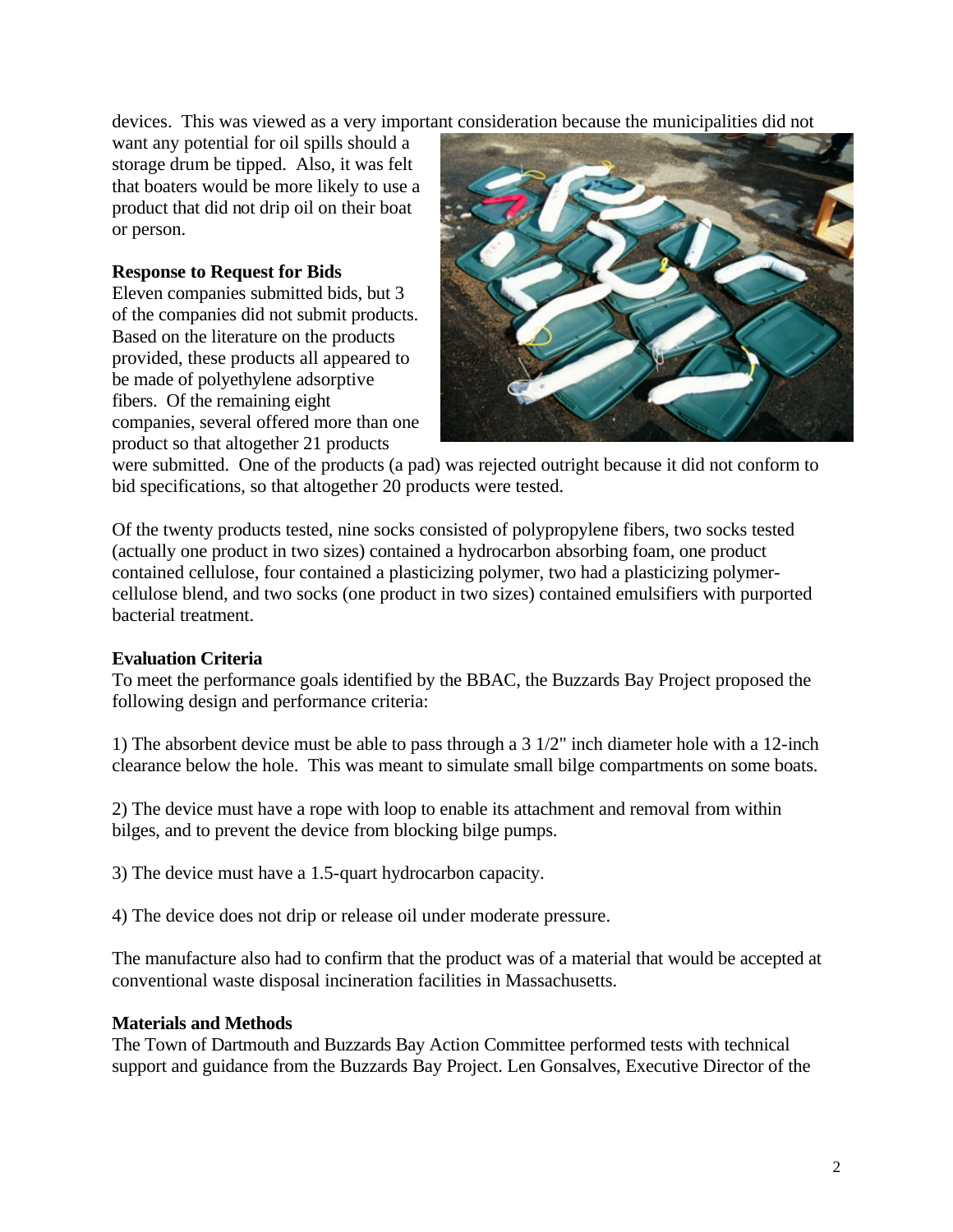BBAC procured all materials used in the tests, and conducted and oversaw the tests in the presence of several additional municipal officials including fire chiefs and harbormasters.



A bilge compartment port size-test device was constructed as shown in the plans in Figure 2. The purpose of this device was to ensure that the product could be retrieved from boat bilge compartments with 3.5" openings after becoming saturated with hydrocarbons.

To evaluate hydrocarbon uptake capacity, one and a half quarts of hydrocarbons composed of 3 cups of engine oil (10W30) and



#### **Socks being placed in bins.**

3 cups of diesel fuel were added to 10-gallon bins containing 7 gallons of fresh water. The bsorbent device was added to the bin and left for 3 days with 1 minute of stirring each day. The bins were kept in an unheated garage. Ambient temperatures in the garage during the test period

were approximately 40-50 degrees F. The test site was kept locked and secure.

The device was retrieved after three days and any remaining oil was observed. After the three-day period, the device was evaluated if it passed the three performance tests (absorb 1.5 quarts, pass through the hole, drip test). To evaluate whether the devices released oil under moderate pressure, the absorbent device grasped firmly with two hands and was attempted to be twisted 180 degrees by hand. The individual performing this "twist and squeeze test" applied firm but not too exertive effort, so that even if the device became rigid and could not be twisted 180 degrees as attempted, it would receive about the same pressure as the other devices.

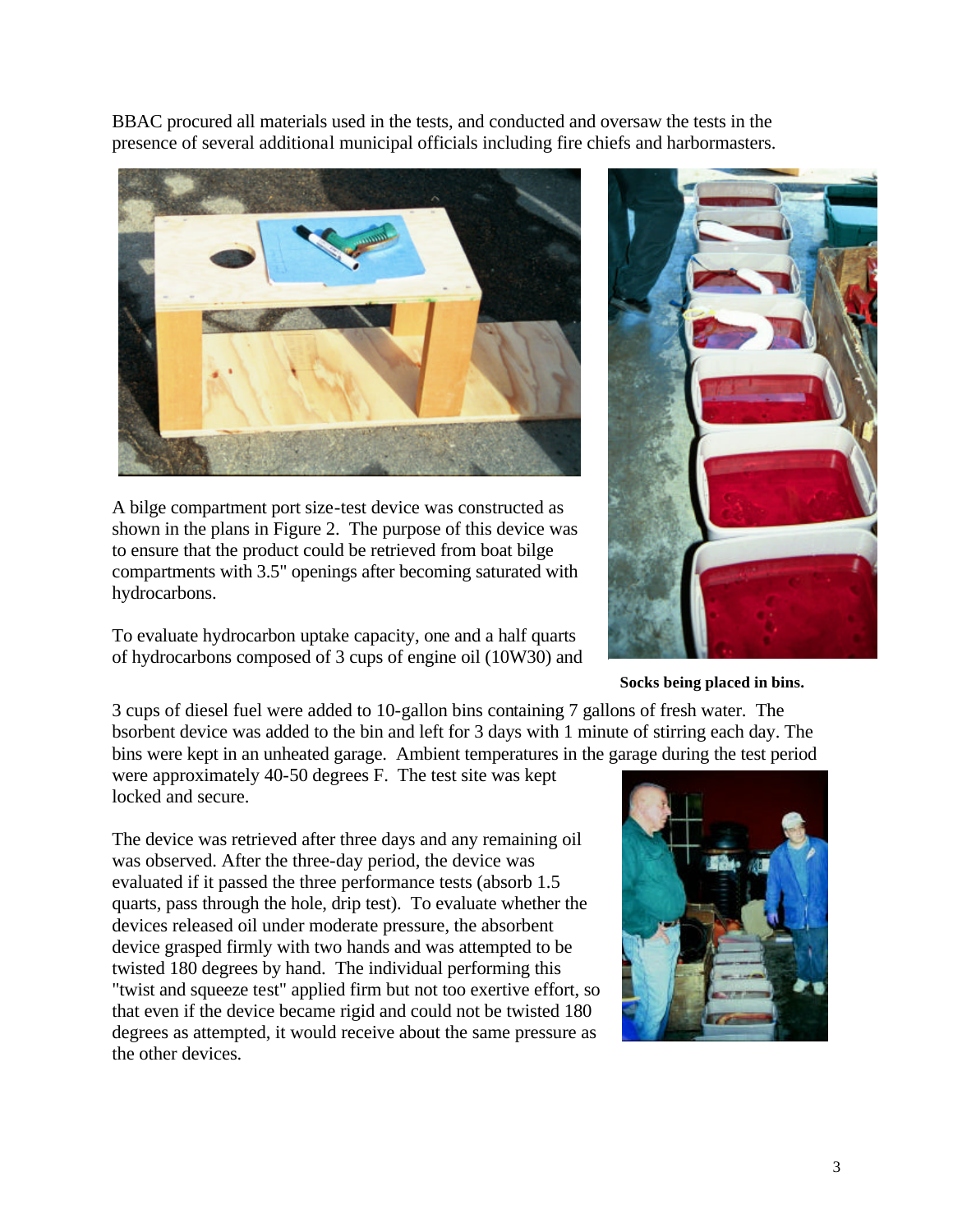### **Results**

Table 1 summarizes the results of all tests. Five products overtly failed the 1.5-quart hydrocarbon absorption test. Three of these conspicuous failures appeared to be the result of the fact that the products appeared undersized to adsorb the 1.5-quart oil-fuel mix volume. The two emulsifier socks failed to absorbed oil to any appreciable degree as claimed. The manufacture of these products claim that the emulsifiers in the sock break down the oil into smaller droplets, and this oil is then broken down by bacteria in the sock so there is no waste oil to dispose of. The results of this test did not support these claims. Because of these overt failures, these products were not tested further.

Most of the remaining socks appeared successful in removing the 1.5-quart fuel-oil mixture. There actually was some variability in oil uptake final performance in the form of some droplets at the surface, but these proved very difficult to quantify or characterize. The volume of this very small amount of residual oil could have also been influenced by the amount of mixing time and exposure to the sock. Because the remaining 15 socks did not overtly fail the 1.5-quart test, and could be judged to have taken up 95% of the oil, it was determined they passed the hydrocarbon absorption test.





Of the 15 absorbent devices that passed the hydrocarbon uptake test, only one did not pass the hole test. This device, a 4-inch foam cube (5.6" diagonal) could not pass through the 3.5 inch hole. This device also failed the squeeze test.

Of the 14 absorbent devices passing the hydrocarbon absorption and hole tests, 11 failed the twist and squeeze test. In particular, any bilge sock filled exclusively with adsorptive materials like polyethylene or cellulose easily failed the squeeze test. In fact, many of these products dripped a milky water-oil immersion when lifted from the test bins or when placed in trays. The two devices that were composed of polymer-cellulose mix did well in oil uptake, however, they still released oil in the twist and squeeze test. Only three devices passed the twist and squeeze test, and these were the only ones composed exclusively of plasticizing polymer compounds that physically or chemically bound the oil.

#### **Conclusion and Discussion**

Only three devices passed all tests and criteria outlined in the Request for Bids. These bilge socks were the only ones composed exclusively of plasticizing polymer compounds. These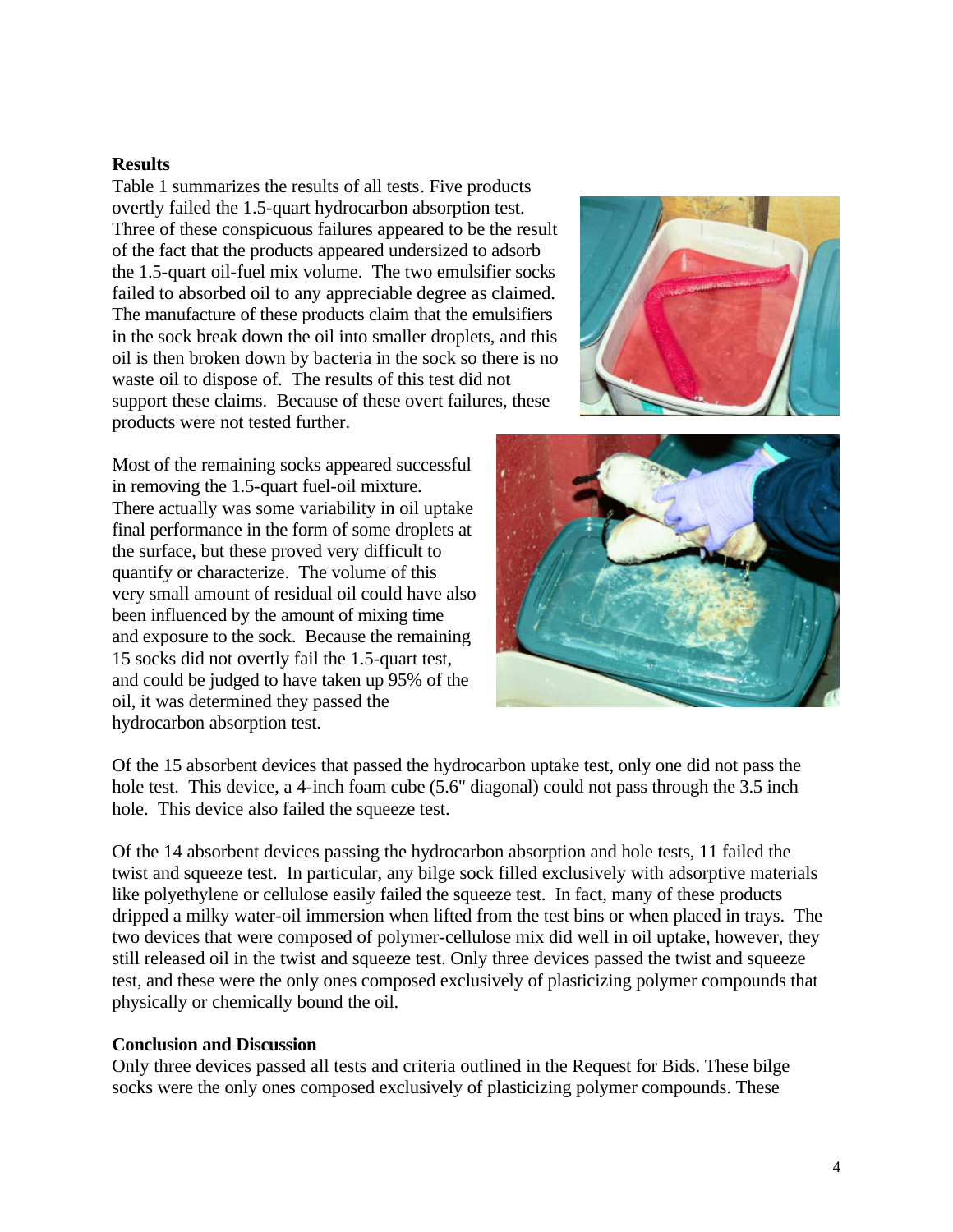passing socks were Bilge Sock G from Dawg Inc., Bilge Sock H, from Dawg Inc., and "Enviro-

bond" bilge sock from Lakefront Enterprises. Based on bid price, the Town of Dartmouth and BBAC selected the Enviro-bond sock from Lakefront enterprises.

In presenting the findings of this study, the Buzzards Bay Project is not endorsing or recommending against any of the products tested. Furthermore, the results of these tests should not be considered as invalidating the utility of any



products tested in this study, or other comparable devices on the market. The test results in this report were developed to address some very specific needs identified by Buzzards Bay municipalities. For example, many of the oil adsorptive materials and bilge socks composed of polyethylene or other materials can be wrung out and recycled. Thus, these products, which tend to be cheaper than socks containing polymers, can be recycled and reused, and are cheaper for the consumer. If adequate recycling facilities are available, and if properly handled and bagged by the consumer, these products can have utility in many situations.

The only class of products evaluated in this study that have been found by others to be of questionable efficacy in protecting the environment are those products that contain emulsifiers. Although some of these products are composed of natural plant-derived soap-like products, and are themselves biodegradable and non-toxic, their ability to emulsifier oil into small droplets may make the oil more harmful to marine life. In fact, the US Coast Guard and the US EPA expressly prohibit the use of soap products, like dishwashing liquid, to disperse oil spills. Although some of these bilge products contain bacteria that purportedly digest the oil, there has been no independent substantiation of the decomposition of oil in the hours, days or weeks that oil may remain in a bilge compartment before it is pumped overboard. Some government agencies and environmental organizations have questioned the utility of emulsifying products in bilges. For example the Coast Guard and Fisheries and Oceans Department of Canada goes so far as to state "Bilge cleaners, even the biodegradable ones, merely emulsify or break down the oil into tiny, less visible droplets. This process spreads the fluids over a greater volume of water and severely inhibits all forms of marine life from mammals, to fish, to plants, to algae" (http://www.pacific.ccg-gcc.gc.ca/Epages/offboat/pae/bilges.htm).